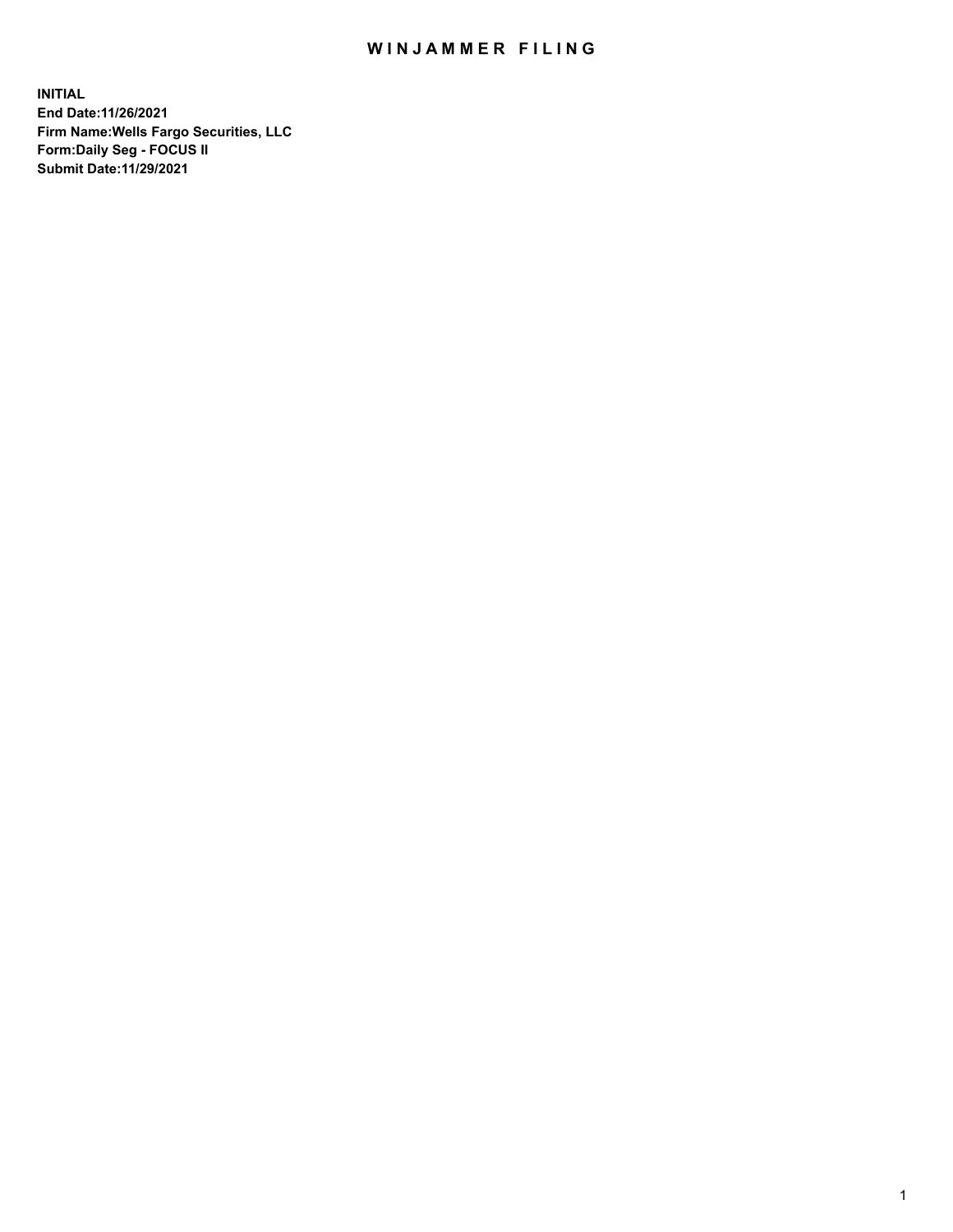**INITIAL End Date:11/26/2021 Firm Name:Wells Fargo Securities, LLC Form:Daily Seg - FOCUS II Submit Date:11/29/2021 Daily Segregation - Cover Page**

| Name of Company                                                                                                                                                                                                                                                                                                                | <b>Wells Fargo Securities LLC</b>                           |
|--------------------------------------------------------------------------------------------------------------------------------------------------------------------------------------------------------------------------------------------------------------------------------------------------------------------------------|-------------------------------------------------------------|
| <b>Contact Name</b>                                                                                                                                                                                                                                                                                                            | <b>James Gnall</b>                                          |
| <b>Contact Phone Number</b>                                                                                                                                                                                                                                                                                                    | 917-699-6822                                                |
| <b>Contact Email Address</b>                                                                                                                                                                                                                                                                                                   | james.w.gnall@wellsfargo.com                                |
| FCM's Customer Segregated Funds Residual Interest Target (choose one):<br>a. Minimum dollar amount: ; or<br>b. Minimum percentage of customer segregated funds required:% ; or<br>c. Dollar amount range between: and; or<br>d. Percentage range of customer segregated funds required between: % and %.                       | 125,000,000<br><u>0</u><br>0 <sub>0</sub><br>0 <sub>0</sub> |
| FCM's Customer Secured Amount Funds Residual Interest Target (choose one):<br>a. Minimum dollar amount: ; or<br>b. Minimum percentage of customer secured funds required:%; or<br>c. Dollar amount range between: and; or<br>d. Percentage range of customer secured funds required between: % and %.                          | 35,000,000<br><u>0</u><br>00<br>0 <sub>0</sub>              |
| FCM's Cleared Swaps Customer Collateral Residual Interest Target (choose one):<br>a. Minimum dollar amount: ; or<br>b. Minimum percentage of cleared swaps customer collateral required:% ; or<br>c. Dollar amount range between: and; or<br>d. Percentage range of cleared swaps customer collateral required between:% and%. | 360,000,000<br><u>0</u><br>00<br>00                         |

Attach supporting documents CH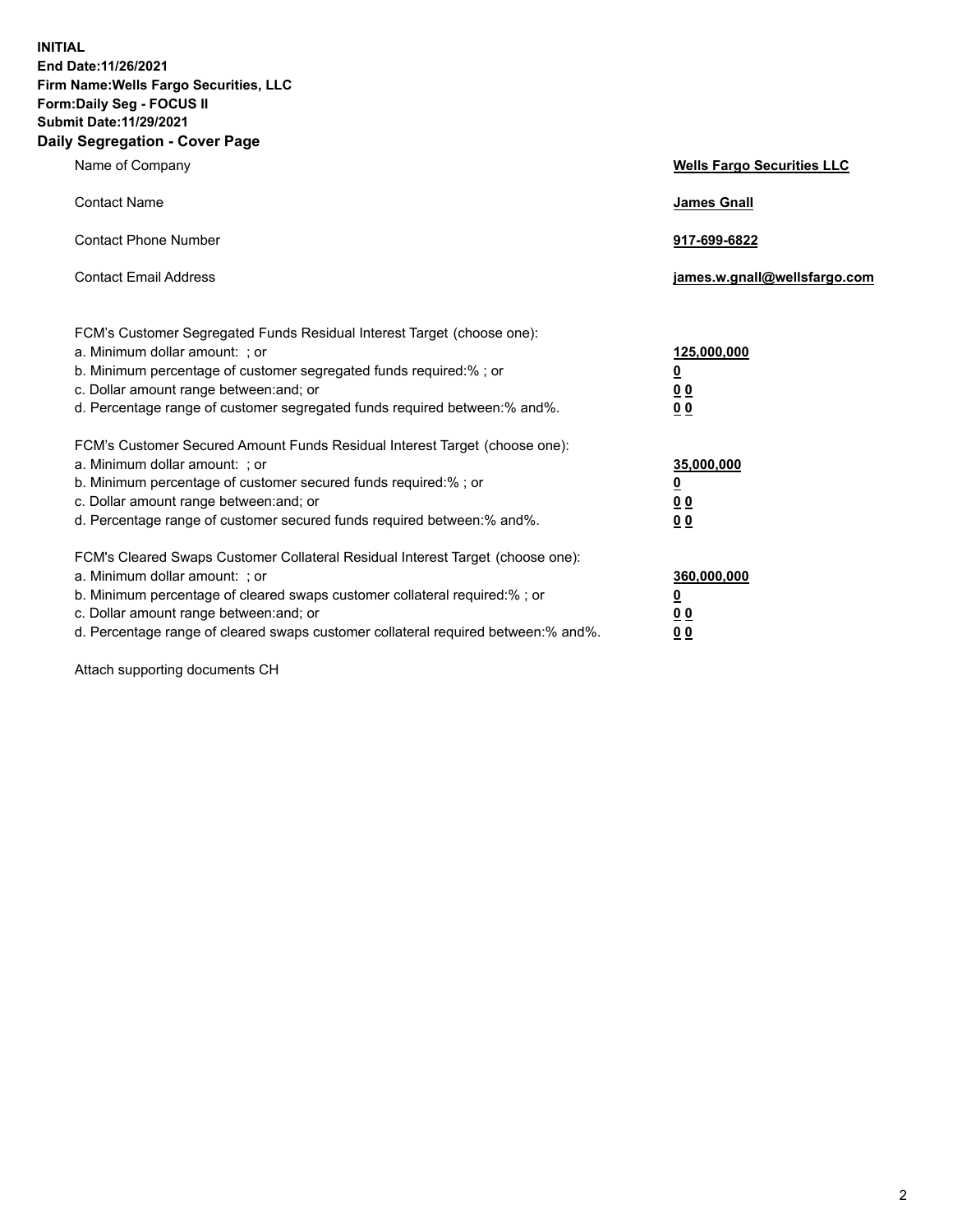## **INITIAL End Date:11/26/2021 Firm Name:Wells Fargo Securities, LLC Form:Daily Seg - FOCUS II Submit Date:11/29/2021**

## **Daily Segregation - Secured Amounts**

|     | Foreign Futures and Foreign Options Secured Amounts                                         |                                               |
|-----|---------------------------------------------------------------------------------------------|-----------------------------------------------|
|     | Amount required to be set aside pursuant to law, rule or regulation of a foreign            | $0$ [7305]                                    |
|     | government or a rule of a self-regulatory organization authorized thereunder                |                                               |
| 1.  | Net ledger balance - Foreign Futures and Foreign Option Trading - All Customers             |                                               |
|     | A. Cash                                                                                     | 179,547,635 [7315]                            |
|     | B. Securities (at market)                                                                   | 187,782,222 [7317]                            |
| 2.  | Net unrealized profit (loss) in open futures contracts traded on a foreign board of trade   | 168,518,107 [7325]                            |
| 3.  | Exchange traded options                                                                     |                                               |
|     | a. Market value of open option contracts purchased on a foreign board of trade              | $0$ [7335]                                    |
|     | b. Market value of open contracts granted (sold) on a foreign board of trade                | $0$ [7337]                                    |
| 4.  | Net equity (deficit) (add lines 1. 2. and 3.)                                               | 535,847,964 [7345]                            |
| 5.  | Account liquidating to a deficit and account with a debit balances - gross amount           |                                               |
|     | Less: amount offset by customer owned securities                                            | 26,128,810 [7351]                             |
| 6.  |                                                                                             | <mark>-26,113,795</mark> [7352] 15,015 [7354] |
|     | Amount required to be set aside as the secured amount - Net Liquidating Equity              | 535,862,979 [7355]                            |
| 7.  | Method (add lines 4 and 5)                                                                  |                                               |
|     | Greater of amount required to be set aside pursuant to foreign jurisdiction (above) or line | 535,862,979 [7360]                            |
|     | 6.                                                                                          |                                               |
|     | FUNDS DEPOSITED IN SEPARATE REGULATION 30.7 ACCOUNTS                                        |                                               |
| 1.  | Cash in banks                                                                               |                                               |
|     | A. Banks located in the United States                                                       | 126,223,333 [7500]                            |
|     | B. Other banks qualified under Regulation 30.7                                              | 114,857,021 [7520] 241,080,354                |
|     |                                                                                             | [7530]                                        |
| 2.  | Securities                                                                                  |                                               |
|     | A. In safekeeping with banks located in the United States                                   | 120,676,105 [7540]                            |
|     | B. In safekeeping with other banks qualified under Regulation 30.7                          | 0 [7560] 120,676,105 [7570]                   |
| 3.  | Equities with registered futures commission merchants                                       |                                               |
|     | A. Cash                                                                                     | -37,185,651 [7580]                            |
|     | <b>B.</b> Securities                                                                        | 87,115,318 [7590]                             |
|     | C. Unrealized gain (loss) on open futures contracts                                         | 49,236,198 [7600]                             |
|     | D. Value of long option contracts                                                           | $0$ [7610]                                    |
|     | E. Value of short option contracts                                                          | 0 [7615] 99,165,865 [7620]                    |
| 4.  | Amounts held by clearing organizations of foreign boards of trade                           |                                               |
|     | A. Cash                                                                                     | $0$ [7640]                                    |
|     | <b>B.</b> Securities                                                                        | $0$ [7650]                                    |
|     | C. Amount due to (from) clearing organization - daily variation                             | $0$ [7660]                                    |
|     | D. Value of long option contracts                                                           | $0$ [7670]                                    |
|     | E. Value of short option contracts                                                          | 0 [7675] 0 [7680]                             |
| 5.  | Amounts held by members of foreign boards of trade                                          |                                               |
|     | A. Cash                                                                                     | -35,599,529 [7700]                            |
|     | <b>B.</b> Securities                                                                        | 215,086,711 [7710]                            |
|     | C. Unrealized gain (loss) on open futures contracts                                         | 62,015,482 [7720]                             |
|     | D. Value of long option contracts                                                           | $0$ [7730]                                    |
|     | E. Value of short option contracts                                                          | 0 [7735] 241,502,664 [7740]                   |
| 6.  | Amounts with other depositories designated by a foreign board of trade                      | 0 [7760]                                      |
| 7.  | Segregated funds on hand                                                                    | $0$ [7765]                                    |
| 8.  | Total funds in separate section 30.7 accounts                                               | 702,424,988 [7770]                            |
| 9.  | Excess (deficiency) Set Aside for Secured Amount (subtract line 7 Secured Statement         | 166,562,009 [7380]                            |
|     | Page 1 from Line 8)                                                                         |                                               |
| 10. | Management Target Amount for Excess funds in separate section 30.7 accounts                 | 35,000,000 [7780]                             |
|     |                                                                                             |                                               |

11. Excess (deficiency) funds in separate 30.7 accounts over (under) Management Target **131,562,009** [7785]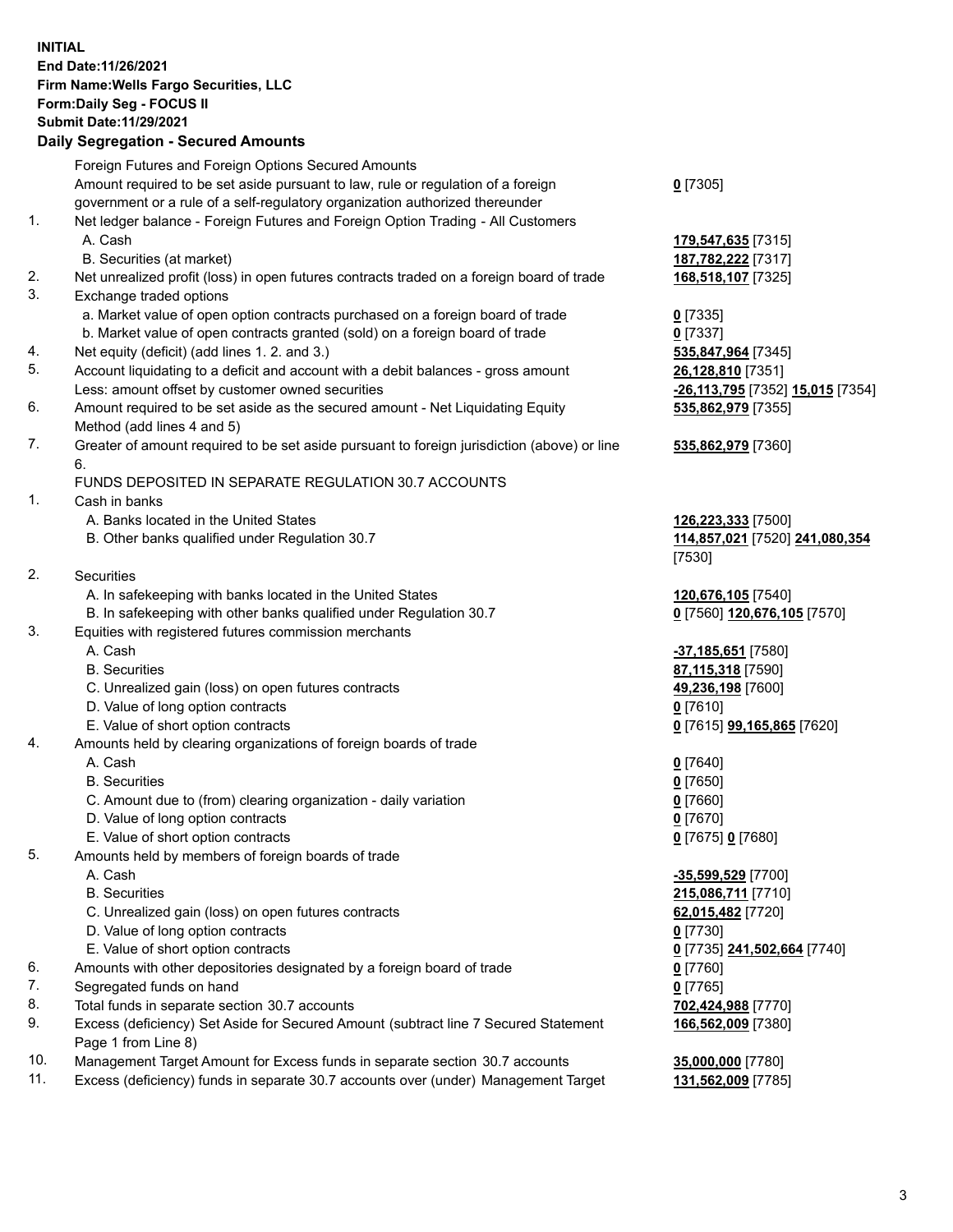**INITIAL End Date:11/26/2021 Firm Name:Wells Fargo Securities, LLC Form:Daily Seg - FOCUS II Submit Date:11/29/2021 Daily Segregation - Segregation Statement**

SEGREGATION REQUIREMENTS(Section 4d(2) of the CEAct)

|     | SEGREGATION REQUIREMENTS(Section 4d(2) of the CEACT)                                |                               |
|-----|-------------------------------------------------------------------------------------|-------------------------------|
| 1.  | Net ledger balance                                                                  |                               |
|     | A. Cash                                                                             | 3,213,142,367 [7010]          |
|     | B. Securities (at market)                                                           | 1,845,197,627 [7020]          |
| 2.  | Net unrealized profit (loss) in open futures contracts traded on a contract market  | 532,679,140 [7030]            |
| 3.  | Exchange traded options                                                             |                               |
|     | A. Add market value of open option contracts purchased on a contract market         | 1,823,194,868 [7032]          |
|     | B. Deduct market value of open option contracts granted (sold) on a contract market | -1,787,030,261 [7033]         |
| 4.  | Net equity (deficit) (add lines 1, 2 and 3)                                         | 5,627,183,741 [7040]          |
| 5.  | Accounts liquidating to a deficit and accounts with                                 |                               |
|     | debit balances - gross amount                                                       | 317,412,291 [7045]            |
|     | Less: amount offset by customer securities                                          | -311,266,119 [7047] 6,146,172 |
|     |                                                                                     | [7050]                        |
| 6.  | Amount required to be segregated (add lines 4 and 5)                                | 5,633,329,913 [7060]          |
|     | FUNDS IN SEGREGATED ACCOUNTS                                                        |                               |
| 7.  | Deposited in segregated funds bank accounts                                         |                               |
|     | A. Cash                                                                             | 157,463,888 [7070]            |
|     | B. Securities representing investments of customers' funds (at market)              | 665,240,929 [7080]            |
|     | C. Securities held for particular customers or option customers in lieu of cash (at | 91,771,700 [7090]             |
|     | market)                                                                             |                               |
| 8.  | Margins on deposit with derivatives clearing organizations of contract markets      |                               |
|     | A. Cash                                                                             | 3,343,730,699 [7100]          |
|     | B. Securities representing investments of customers' funds (at market)              | 299,336,825 [7110]            |
|     | C. Securities held for particular customers or option customers in lieu of cash (at | 1,753,425,927 [7120]          |
|     | market)                                                                             |                               |
| 9.  | Net settlement from (to) derivatives clearing organizations of contract markets     | $-35,280,625$ [7130]          |
| 10. | Exchange traded options                                                             |                               |
|     | A. Value of open long option contracts                                              | 1,823,194,868 [7132]          |
|     | B. Value of open short option contracts                                             | -1,787,030,261 [7133]         |
| 11. | Net equities with other FCMs                                                        |                               |
|     | A. Net liquidating equity                                                           | $0$ [7140]                    |
|     | B. Securities representing investments of customers' funds (at market)              | $0$ [7160]                    |
|     | C. Securities held for particular customers or option customers in lieu of cash (at | $0$ [7170]                    |
|     | market)                                                                             |                               |
| 12. | Segregated funds on hand                                                            | $0$ [7150]                    |
| 13. | Total amount in segregation (add lines 7 through 12)                                | 6,311,853,950 [7180]          |
| 14. | Excess (deficiency) funds in segregation (subtract line 6 from line 13)             | 678,524,037 [7190]            |
| 15. | Management Target Amount for Excess funds in segregation                            | 125,000,000 [7194]            |
| 16. | Excess (deficiency) funds in segregation over (under) Management Target Amount      | 553,524,037 [7198]            |
|     | <b>Excess</b>                                                                       |                               |